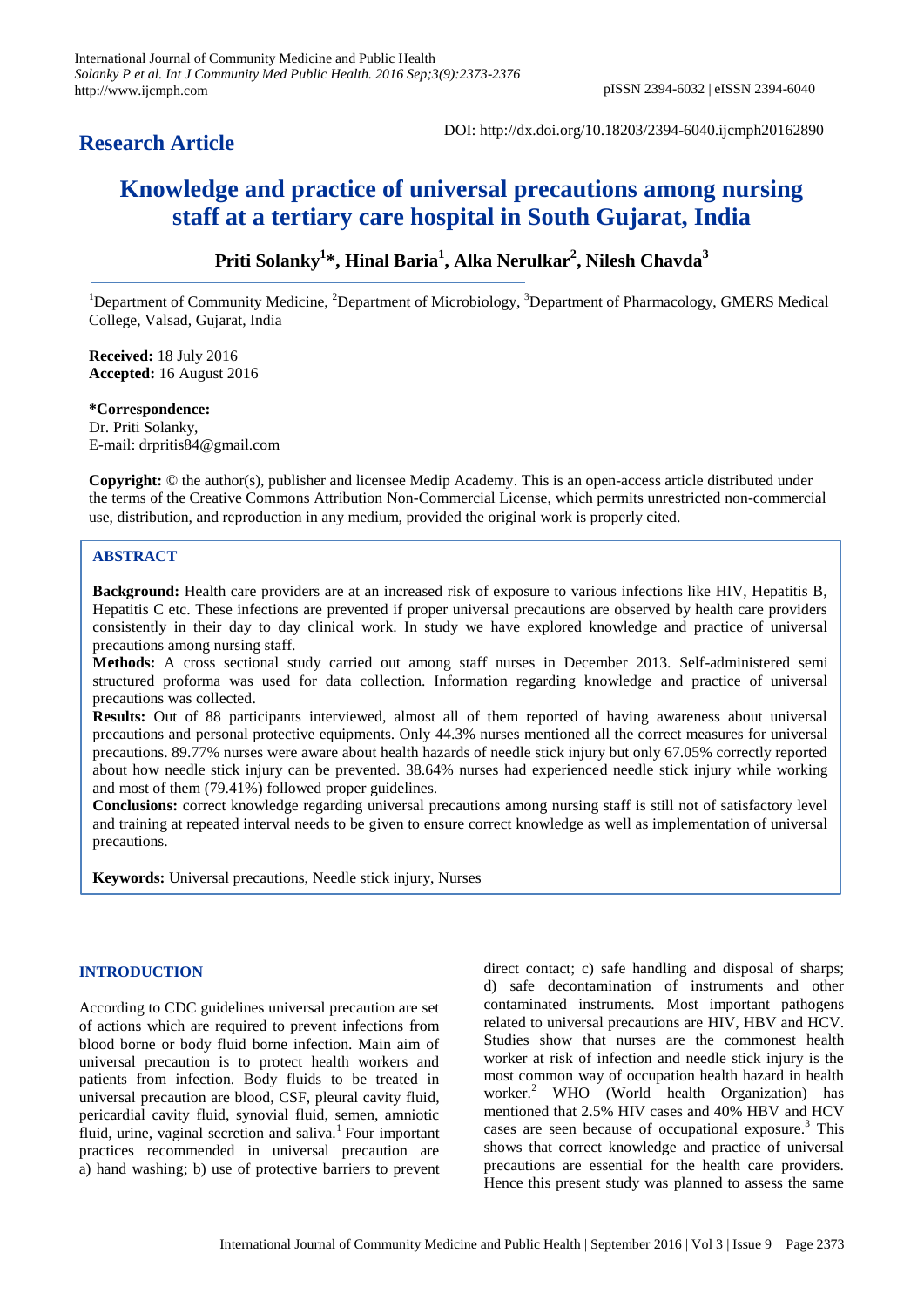among nursing staff which eventually would be helpful while conducting their training sessions if at all required as per findings of the study.

#### **METHODS**

This was a cross sectional study conducted among staff nurses working in GMERS Medical College and Hospital Valsad, Gujarat, India. Data collection was done in December 2013. Study was started after obtaining permission from the concerned authorities. Predesigned and pretested performa was administered to the study participants after obtaining their consent. It was a selfadministered questionnaire which contained demographic data, knowledge and practice of universal precautions related questions. In this study investigators contacted each nursing staff for administering the performa. Those staff nurses who could not be contacted in first attempt were to be contacted again second time. Even after two attempts if they could not be contacted and those who refused to participate in this study were excluded from our study. Study was approved from institutional ethics committee. Data was analyzed by MS Excel.

#### **RESULTS**

There were total 120 staff nurses when the study of initiated. They were contacted by the investigators from which 88 were included in our study after obtaining consent. Majority of the nurses belonged to age group 21 to 25 years. From this 73 nurses were female and 15 were male. Most of the nurses have 1-3 years of work experience.

All the participants were aware about the word universal precaution. But only 44.3% nurses knew all the correct steps for universal precautions. There were 45.5% nurses who knew about hand hygiene as an important step in universal precaution. Most of the participants were aware about personal protective equipments. 89.77% were aware about health hazards of needle stick injury. 67.05% knew that how needle stick injury can be prevented (Table 1). In this study it was found that 59.09% nurses had received proper training of universal precautions. 71.59% nurses reported of properly practicing hand hygiene in their day to day work in hospital. All the nurses answered that they were using one or more personal protective equipment (mask, gloves etc.) during their work. In our study we found that 38.64% nurses had experienced needle stick injury while working. Most of them (64.71%) had single exposure and 32.35% reported they had experienced twice the needle stick injury. While inquiring about measure taken after needle stick injury most of them (79.41%) followed proper guidelines but 11.76% had not taken any measures after needle stick injury. While answering about practice related to disinfection, 51.14% didn't know how to disinfect soiled linen and 53.41% didn't know how to clean blood spillage floor.

# **Table 1: Knowledge related to universal precautions among nursing staff.**

| <b>Questions</b>                                                                                               | Frequency $(\% )$ |  |
|----------------------------------------------------------------------------------------------------------------|-------------------|--|
| <b>Ever heard of Universal</b>                                                                                 |                   |  |
| precaution                                                                                                     | 88 (100%)         |  |
| Correct steps that are included in Universal precautions                                                       |                   |  |
| a) Hand hygiene                                                                                                | 16(18.2%)         |  |
| b) Personal protective measures                                                                                | 12(13.6%)         |  |
| c) Prevention of needle stick injuries<br>and sharps                                                           | 15(17%)           |  |
| d) Respiratory hygiene                                                                                         | $6(6.8\%)$        |  |
| e) Proper waste disposal                                                                                       | 15(17%)           |  |
| f) Patient care equipment                                                                                      | $6(6.8\%)$        |  |
| g) all of the above                                                                                            | 39(44.3%)         |  |
| h) a, c and e are correct                                                                                      | 36(40.9%)         |  |
| <b>Correct practices for hand hygiene</b>                                                                      |                   |  |
| a) Before touching the patient for                                                                             |                   |  |
| any procedure                                                                                                  | 39(44.3%)         |  |
| b) After touching the patient for any                                                                          | 35(39.8%)         |  |
| procedure                                                                                                      |                   |  |
| c) In between two patients                                                                                     | 29(33%)           |  |
| d) During patient care when moving<br>from a contaminated to clean body<br>site of patient                     | 21(23.9%)         |  |
| e) All of the above                                                                                            | 40(45.5%)         |  |
| Knowledge about personal                                                                                       |                   |  |
| protective equipment                                                                                           | 73 (82.95%)       |  |
| Awareness about hazards of                                                                                     | 79(89.77%)        |  |
| needle stick injury                                                                                            |                   |  |
| Awareness about how to prevent needle stick injury                                                             |                   |  |
| a) Correct answer                                                                                              | 59(67.05%)        |  |
| b) Incorrect answer                                                                                            | 29(32.95%)        |  |
| Choose inappropriate sentence about disinfection of                                                            |                   |  |
| medical equipment.                                                                                             |                   |  |
| a) It is necessary to disinfect the<br>telephones, door knobs and surfaces<br>like nurses counters.            | 32 (36.66%)       |  |
| b) All healthcare providers should<br>ensure adequate disinfection of<br>medical equipment and instruments.    | 8 (9.09%)         |  |
| c) Hospital administration does not<br>have a role in ensuring adequate<br>sterilization of medical equipment. | 42 (47.72%)       |  |
| d) Not answered                                                                                                | 6(6.81%)          |  |
| Following statement is not true regarding                                                                      |                   |  |
| biomedical waste.                                                                                              |                   |  |
| a) Segregation of waste (clinical and<br>nonclinical) is important for<br>preventing spread of infection       | 4 (4.54%)         |  |
| b) Biohazards labels are not always<br>used for clinical waste products                                        | 62 (70.45%)       |  |
| c) Color coded bags should always<br>be used for disposing waste<br>products (clinical and nonclinical)        | 12 (13.64%)       |  |
| d) Not answered                                                                                                | 10 (11.36%)       |  |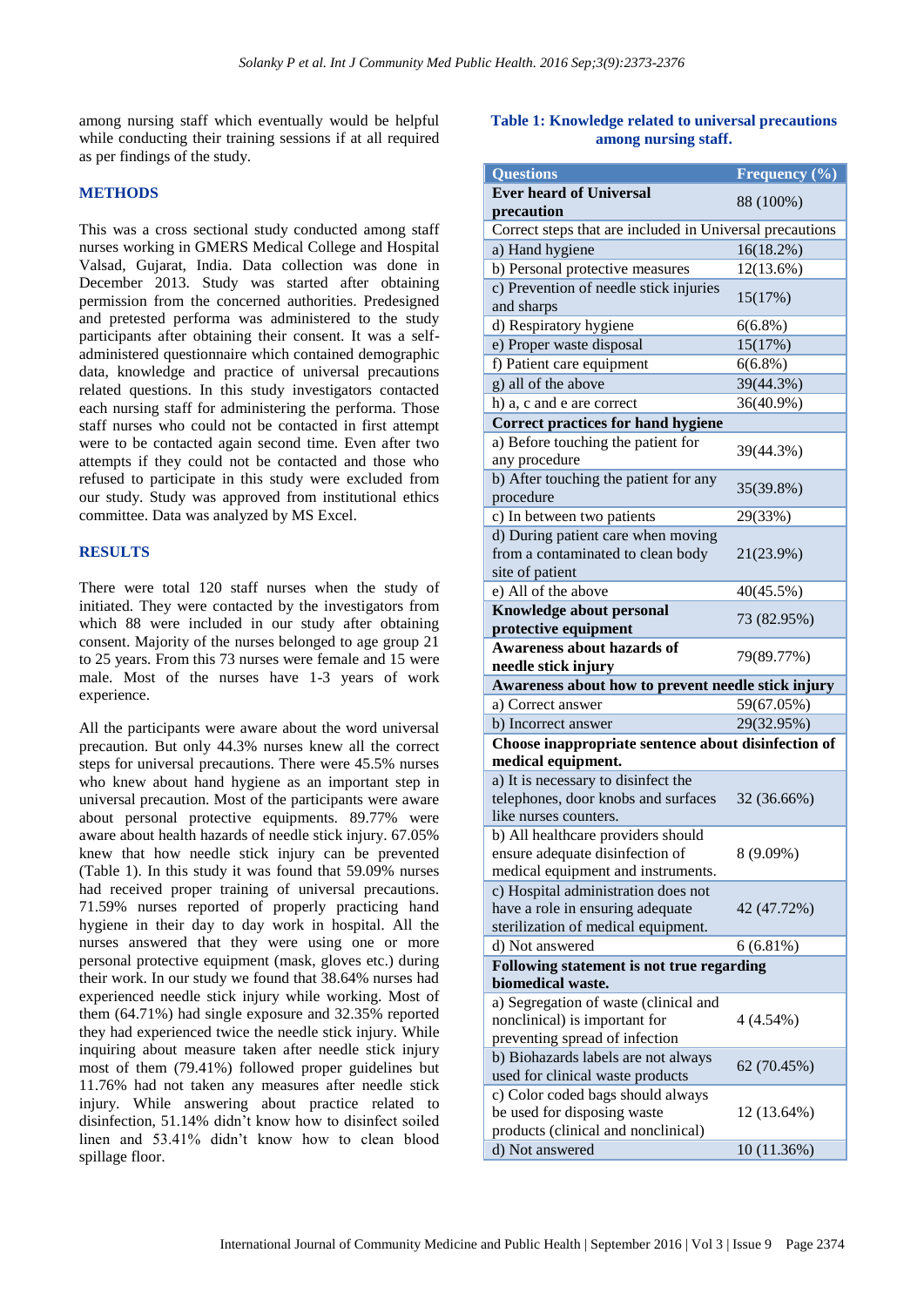In response to question related to practices of segregation of biomedical waste most of the nurses knew proper segregation of biomedical waste (Table 2).

#### **Table 2: Practices related to universal precautions among nursing staff.**

| <b>Questions</b>                                                   | <b>Frequency</b> |  |
|--------------------------------------------------------------------|------------------|--|
|                                                                    | (%)              |  |
| Received any training regarding universal                          |                  |  |
| precaution                                                         |                  |  |
| a) Yes                                                             | 52 (59.09%)      |  |
| b) No                                                              | 36 (40.91%)      |  |
| Taking enough measures of hand<br>hygiene?                         |                  |  |
| a)Yes                                                              | 63 (71.59%)      |  |
| b) No                                                              | 25 (28.41%)      |  |
| Using personal protective equipment such as gloves,                |                  |  |
| gown, cap and mask in day to day practice                          |                  |  |
| a)Yes                                                              | 88 (100%)        |  |
| b) No                                                              | 0                |  |
| Ever had needle stick injury                                       |                  |  |
| a) Yes                                                             | 34 (38.64%)      |  |
| b) No                                                              | 54 (61.36%)      |  |
| If yes how many times?                                             |                  |  |
| a) One time                                                        | 22 (64.71%)      |  |
| b) Two times                                                       | 11 (32.35%)      |  |
| c) More than two time                                              | 1(2.95%)         |  |
| Measures taken after needle stick injury                           |                  |  |
| a) Followed correct measures                                       | 27 (79.41%)      |  |
| b) No measures taken                                               | 4(11.76%)        |  |
| c) Squeeze the blood from injured<br>area and clean with tap water | $3(8.82\%)$      |  |
| How to disinfect soiled linen?                                     |                  |  |
| a) Correctly answered                                              | 43 (48.86%)      |  |
| b) Not correctly answered                                          | 45 (51.14%)      |  |
| How to clean blood spillage on floor?                              |                  |  |
| a) Correctly answered                                              | 41 (46.59%)      |  |
| b) Not correctly answered                                          | 47 (53.41%)      |  |
| Segregate the biomedical waste in correct color bag                |                  |  |
| a)Yellow bag                                                       | 75 (86%)         |  |
| b) Red bag                                                         | 74 (84%)         |  |
| c) Blue bag                                                        | 68 (78%)         |  |
| d) Black bag                                                       | 60(68%)          |  |

#### **DISCUSSION**

Healthcare workers are at great risk of blood borne infections. Most of them are because of occupational exposure. Universal precautions are very nicely designed and very effective to control blood borne infections. That will protect healthcare worker as well as patients from getting serious infections such as HIV, HBV and HCV. For that proper knowledge and effective practices of universal precautions are very essential. Our study had assessed knowledge and practice of universal precautions in nurses working at our hospital.

Our results showed that most of the nurses were well experienced and well trained in universal precautions. Still half of the nurses didn't know all the steps of universal precaution and steps of hand hygiene. Most of the nurses in our study were aware about personal protective measures and needle stick injury. This showed inadequate knowledge about universal precautions in nurses which were comparable to other studies done all over the world. $4-6$ 

In our study of the nurses reported of practicing proper hand hygiene and proper uses of personal protective equipment in their day to day practices. Hand washing is very simple measure which can prevent various infections and important part of universal precaution. Commonly used personal protective equipments in our study were gloves, cap and mask. Gown and goggles were not commonly used. Similar finding were observed in other study also.<sup>7</sup>

Results mentioned 38.64% nurses experienced needle stick injury. Needle stick injury is very common source of blood borne infection. Most common way of needle stick injury was occupation exposure. So healthcare staff especially nurses are at great risk of getting serious infection such as HIV, HBV and HCV infection. Study mentioned that recapping of used needles can contribute to needle stick injury. $8,9$  Doctors were more likely to recap needles than nurses and other healthcare workers.<sup>10</sup> Proper disposal of sharps and needles is very essential to prevent injury. Screening of blood for HIV and other diseases is also important to reduce serious infection.<sup>11</sup> In our study half of the nurses had not proper knowledge of disinfection of linen and blood soiled floor. Results mentioned that most of nurses knew how the waste was segregated in different color coded bags and they were also practicing in proper manner. Government of India issued notification in march 2016 about bio medical waste rules 2016 according to it proper guidelines should be followed by who generate, collect, receive, store, transport, treat, dispose or handle bio medical waste.<sup>12</sup>

Our study was done with small sample size and better study can be planned with more sample size. Future study can be planned with involving doctors, students and other healthcare workers.

From our study it is recommended that proper training should be provided to healthcare workers for universal precaution. Training should include hand hygiene, use of various personal protective equipment, prevention and treatment of needle stick injury and handling of biomedical waste. Information about universal precaution can be spread in the form of posters in different wards. Proper immunization of healthcare workers against HBV should be done. Personal protective equipment should be available in hospital in enough quantity. Post exposure prophylaxis training should be compulsory for healthcare workers. $7,13$